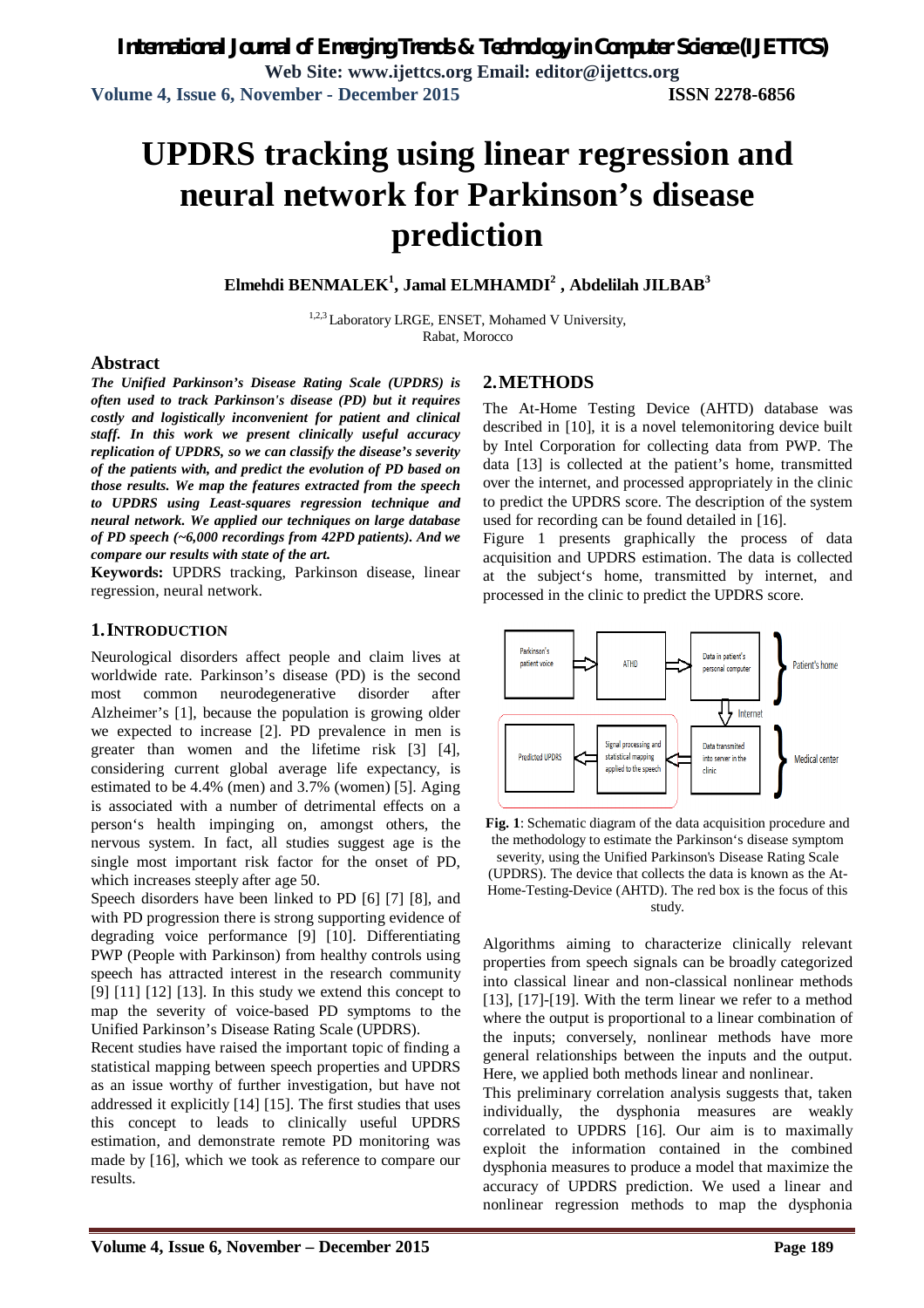### *International Journal of Emerging Trends & Technology in Computer Science (IJETTCS)* **Web Site: www.ijettcs.org Email: editor@ijettcs.org Volume 4, Issue 6, November - December 2015 ISSN 2278-6856**

measures to interpolated UPDRS values, and compared their predictive performance. Linear regression methods assume that the regression function  $f(x) = y$  which maps the dysphonia measures  $x=(x1...xM)$  where M is the number of inputs to the UPDRS output y.

The linear techniques used were classical least squares (LS), and reduced model of input entries based on correlation described later. LS determines the coefficients b that minimize the residual sum of squares between the actual UPDRS and the predicted one. A problem often encountered in such regression methods when using a large number of input variables (16 in this case) is the curse of dimensionality: fewer input variables could potentially lead to a simpler model with more accurate prediction. Research has shown that many of the dysphonia measures are highly correlated (Table 1), so we can assume that taken together, highly correlated measures contribute little additional information for UPDRS prediction. Following the general principle of parsimony, we would like to reduce the number of measures in the analysis and still obtain accurate UPDRS prediction. It may well be the case that the dysphonia measures do not combine linearly to predict the UPDRS. Thus, nonlinear regression may be required, where the

prediction function  $f(x)$  is a nonlinear combination of the inputs x. To test this idea, we used a neural network that updates weight and bias values according to Levenberg-Marquardt optimization [20] [21]. Validation vectors are used to stop training early if the network performance on the validation vectors fails to improve or remains the same for epochs in a row. Test vectors are used as a further check that the network is generalizing well, but do not have any effect on training.

#### **3 RESULTS**

The exploration of the data is done by computing the relevance of speech features to UPDRS. Speech appears explicitly in two sections of the UPDRS, which can be combined to form the 'speech-UPDRS' quantity indicating strong association between speech and UPDRS [22]

#### **3.1 Linear regression**

Table 1 presents the Spearman rank-correlation between all the dysphonia measures. All measures were significantly correlated. We used those results to test linear regression with reduced entries.

| Table 1: The correlation columns are the Spearman non-parametric correlation coefficients $\rho$ between two measures. |
|------------------------------------------------------------------------------------------------------------------------|
| Bold italic entries indicate high correlation between measures (Spearman $\rho \ge 0.95$ ).                            |

|                    | Jitter<br>(% ) | Jitter<br>(Abs) | Jitter<br>RAP' | Jitter<br>PPQ<br>5 | Jitter<br><b>DDP</b> | Shim<br>mer | Shim<br>mer<br>(dB) | Shim<br>mer<br>(AP)<br>Q3' | Shim<br>mer<br>(AP)<br>Q5' | Shim<br>mer<br>(APQ)<br>11' | Shim<br>mer<br>(DD)<br>$A^{\prime}$ | <b>NHR</b> | <b>HNR</b> | <b>RPD</b><br>E | <b>DFA</b> |
|--------------------|----------------|-----------------|----------------|--------------------|----------------------|-------------|---------------------|----------------------------|----------------------------|-----------------------------|-------------------------------------|------------|------------|-----------------|------------|
| Jitter<br>(Abs)    | 0.86           |                 |                |                    |                      |             |                     |                            |                            |                             |                                     |            |            |                 |            |
| Jitter:<br>RAP'    | 0.98           | 0.84            |                |                    |                      |             |                     |                            |                            |                             |                                     |            |            |                 |            |
| Jitter:<br>PPQ5    | 0.97           | 0.79            | 0.95           |                    |                      |             |                     |                            |                            |                             |                                     |            |            |                 |            |
| Jitter:<br>DDP'    | 0.98           | 0.84            | 1.00           | 0.95               |                      |             |                     |                            |                            |                             |                                     |            |            |                 |            |
| Shimmer'           | 0.71           | 0.65            | 0.68           | 0.73               | 0.68<br>17           |             |                     |                            |                            |                             |                                     |            |            |                 |            |
| Shimmer<br>(dB)    | 0.72           | 0.65            | 0.68           | 0.73               | 0.69                 | 0.99        |                     |                            |                            |                             |                                     |            |            |                 |            |
| Shimmer:<br>APQ3'  | 0.66           | 0.62            | 0.65           | 0.68               | 0.65                 | 0.98        | 0.97                |                            |                            |                             |                                     |            |            |                 |            |
| Shimmer:<br>APQ5'  | 0.69           | 0.62            | 0.66           | 0.73               | 0.66                 | 0.98        | 0.98                | 0.96                       |                            |                             |                                     |            |            |                 |            |
| Shimmer:<br>APQ11' | 0.64           | 0.59            | 0.60           | 0.67               | 0.60                 | 0.93<br>55  | 0.93                | 0.88                       | 0.94                       |                             |                                     |            |            |                 |            |
| Shimmer:<br>DDA'   | 0.66           | 0.62            | 0.65           | 0.68               | 0.65                 | 0.98        | 0.97                | 1.00                       | 0.96                       | 0.88                        |                                     |            |            |                 |            |
| NHR'               | 0.82           | 0.70            | 0.79           | 0.86               | 0.79                 | 0.80        | 0.80                | 0.73                       | 0.78                       | 0.71                        | 0.73                                |            |            |                 |            |
| HNR'               | $-0.67$        | $-0.71$         | $-0.64$        | $-0.66$            | $-0.64$              | $-0.80$     | $-0.80$             | $-0.78$                    | $-0.79$                    | $-0.78$                     | $-0.78$                             | $-0.68$    |            |                 |            |
| RPDE'              | 0.43           | 0.55            | 0.38           | 0.38               | 0.33                 | 0.47        | 0.47                | 0.44                       | 0.45                       | 0.48                        | 0.44                                | 0.42       | $-0.76$    |                 |            |
| DFA'               | 0.23           | 0.35            | 0.21           | 0.17               | 0.21                 | 0.13        | 0.12                | 0.13                       | 0.13                       | 0.18                        | 0.13                                | $-0.02$    | $-0.66$    | 0.19            |            |
| PPE'               | 0.72           | 0.79            | 0.67           | 0.66               | 0.67                 | 0.61        | 0.63                | 0.58                       | 0.59                       | 0.62                        | 0.58                                | 0.56       | $-0.29$    | 0.57            | 0.39       |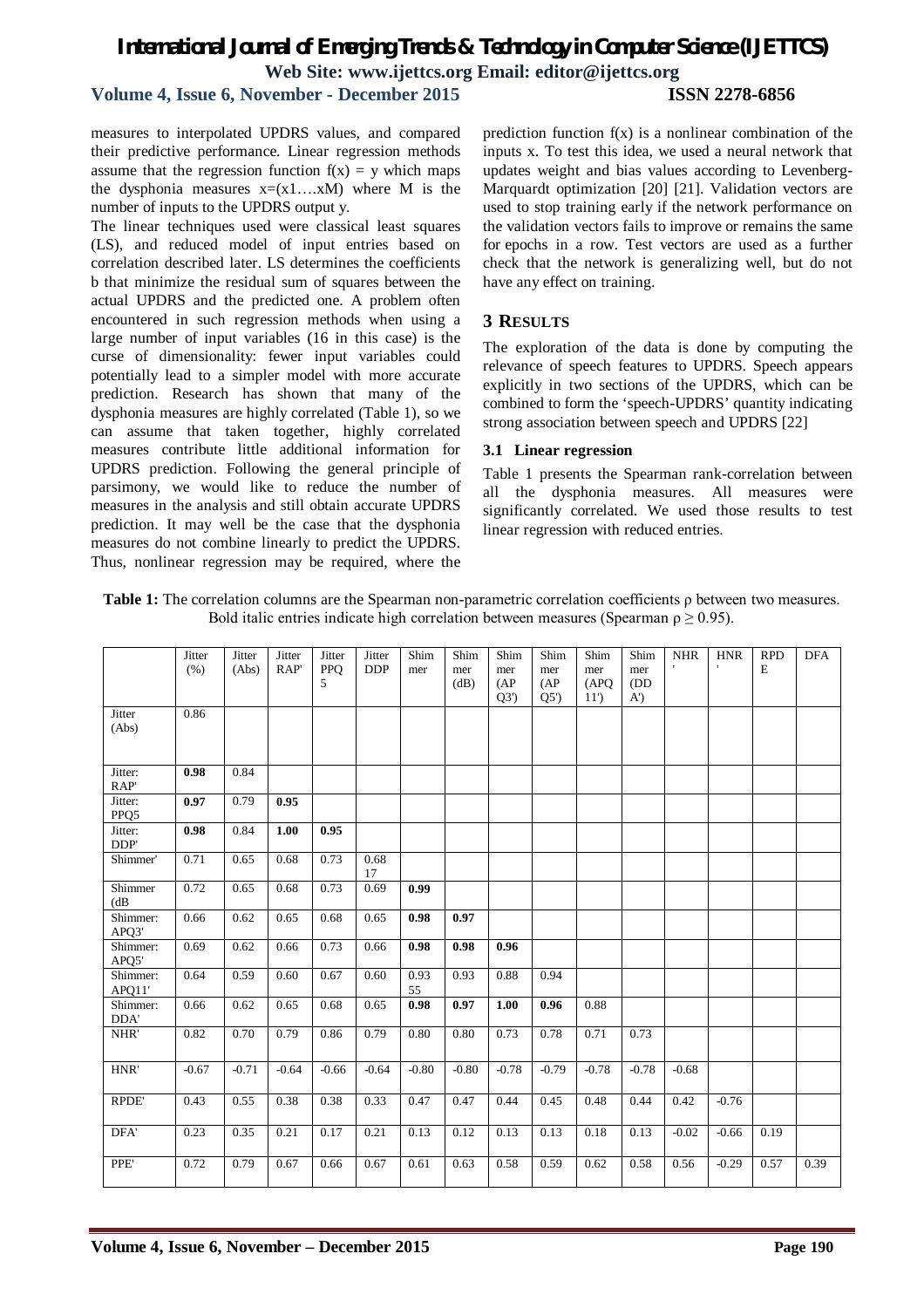# *International Journal of Emerging Trends & Technology in Computer Science (IJETTCS)* **Web Site: www.ijettcs.org Email: editor@ijettcs.org**

#### **Volume 4, Issue 6, November - December 2015 ISSN 2278-6856**

Table 2 presents the regression coefficient values calculated for the linear predictionof the all dysphonia measures of one patient.

| Table 2: the regression coefficient of the all dysphonia |
|----------------------------------------------------------|
| measures of one patient.                                 |

| Features       | Coefficients de   |
|----------------|-------------------|
|                | regression        |
|                |                   |
| Jitter $(\%)$  | -3634,28807802494 |
| Jitter(Abs)    | 405670,165940963  |
| Jitter:RAP'    | -223528,509994944 |
| Jitter:PPQ5    | -3643,97032029276 |
| Jitter:DDP'    | 75818,6481002305  |
| Shimmer'       | -202,797380135604 |
| Shimmer(dB     | -24,9750730850773 |
| Shimmer:APQ3'  | -181446,156909467 |
| Shimmer: APQ5' | -348,077989534102 |
| Shimmer:APQ11  | 563,319185452980  |
|                |                   |
| Shimmer:DDA'   | 60652,7486077727  |
| NHR'           | 78,1328439682353  |
| HNR'           | 0,398658012743896 |
| RPDE'          | -23,9436557355571 |
| DFA'           | 50,4107770136425  |
| PPE'           | 35,3679900585830  |

#### **3.2Neural network**

The type of the neural network used is a feedforward neural network, which is an artificial neural network where connections between the units do not form a directed cycle. This is different fromrecurrent neural networks. In this network, the information moves in only one direction, forward, from the input nodes, through the hidden nodes and to the output nodes. There are no cycles or loops in the network.For the prediction by neural network the input vectors and target vectors will be randomly divided into three sets as follows: 75% for training, 15% will be used to validate that the network is generalizing and to stop training before overfitting, the last 10% will be used as a completely independent test of network generalization, for the hidden neurons we used 25.

#### **3.3 The results**

The difference between predicted and linearly interpolated UPDRS values is typically low.The table 3 shows comparison between the different methods, the first is a linear regression with all the 16 dysphonia measures, the second with only 5 dysphonia measures, and last one using neural network.

#### **Table 3:** Comparison of UPDRS calculated using the 3 methods proposed

| <b>UPDRS</b> | Least-squares regression | $\sim$ comparison or existing valuation asing the $\epsilon$ memory proposed<br>Least-squares regression | Neural network   |
|--------------|--------------------------|----------------------------------------------------------------------------------------------------------|------------------|
| Réel         | (All features)           | (5 selected features)                                                                                    |                  |
|              |                          |                                                                                                          |                  |
| 28.199       | 29,1549349220268         | 28,9836977556020                                                                                         | 28,5317421231019 |
| 28.447       | 32,1028863140254         | 31,8048296893530                                                                                         | 32,6003910409079 |
| 28.695       | 30,7178686947591         | 29,1028944591480                                                                                         | 30,9660958803975 |
| 28.905       | 34,0468863640356         | 33,5093521686119                                                                                         | 32,4083021154767 |
| 29.187       | 31,8246339360839         | 31,8298516957525                                                                                         | 32,4136772108248 |
| 29.435       | 33,3736382177836         | 29,7878875048577                                                                                         | 31,8570661933224 |
| 29.682       | 30,9149891519664         | 32,5843219273534                                                                                         | 30,1972789004171 |
| 29.928       | 29,7350318661620         | 30,0448744358009                                                                                         | 29,5856854555382 |
| 30.177       | 33,6701648295743         | 32,5361708481412                                                                                         | 32,1984285139203 |
| 30.424       | 33,2230329399721         | 31,8765751189306                                                                                         | 33,3383233813939 |
| 30.67        | 33,1609264307126         | 31,8273715126340                                                                                         | 33,5042075183861 |
| 30.917       | 31,2584829080419         | 31,3534555124748                                                                                         | 31,9396524720400 |
| 31.309       | 33,9581978651781         | 30,0738281972529                                                                                         | 31,9282922057661 |
| 31.776       | 29,1549349220268         | 30,3384729873161                                                                                         | 33,7065002958403 |
| 32.243       | 32,1028863140254         | 31,7140355933814                                                                                         | 34,3566876944685 |
| 32.71        | 30,7178686947591         | 29,6226385003943                                                                                         | 33,7067237856772 |
| 33.178       | 34,0468863640356         | 31,0280297811787                                                                                         | 33,2864472300403 |
| 33.643       | 31,8246339360839         | 28,9836977556020                                                                                         | 32,7108175193045 |
| 34.109       | 33,3736382177836         | 31,8048296893530                                                                                         | 32,3703189158198 |
| 34.646       | 30,9149891519664         | 29,1028944591480                                                                                         | 32,7823744635445 |
| 35.043       | 29,7350318661620         | 33,5093521686119                                                                                         | 32,3770284716834 |
| 35.509       | 33,6701648295743         | 31,8298516957525                                                                                         | 33,6374700835770 |
| 35.976       | 33,2230329399721         | 29,7878875048577                                                                                         | 32,2093301775492 |
| 36.977       | 33,1609264307126         | 32,5843219273534                                                                                         | 33,7425736047769 |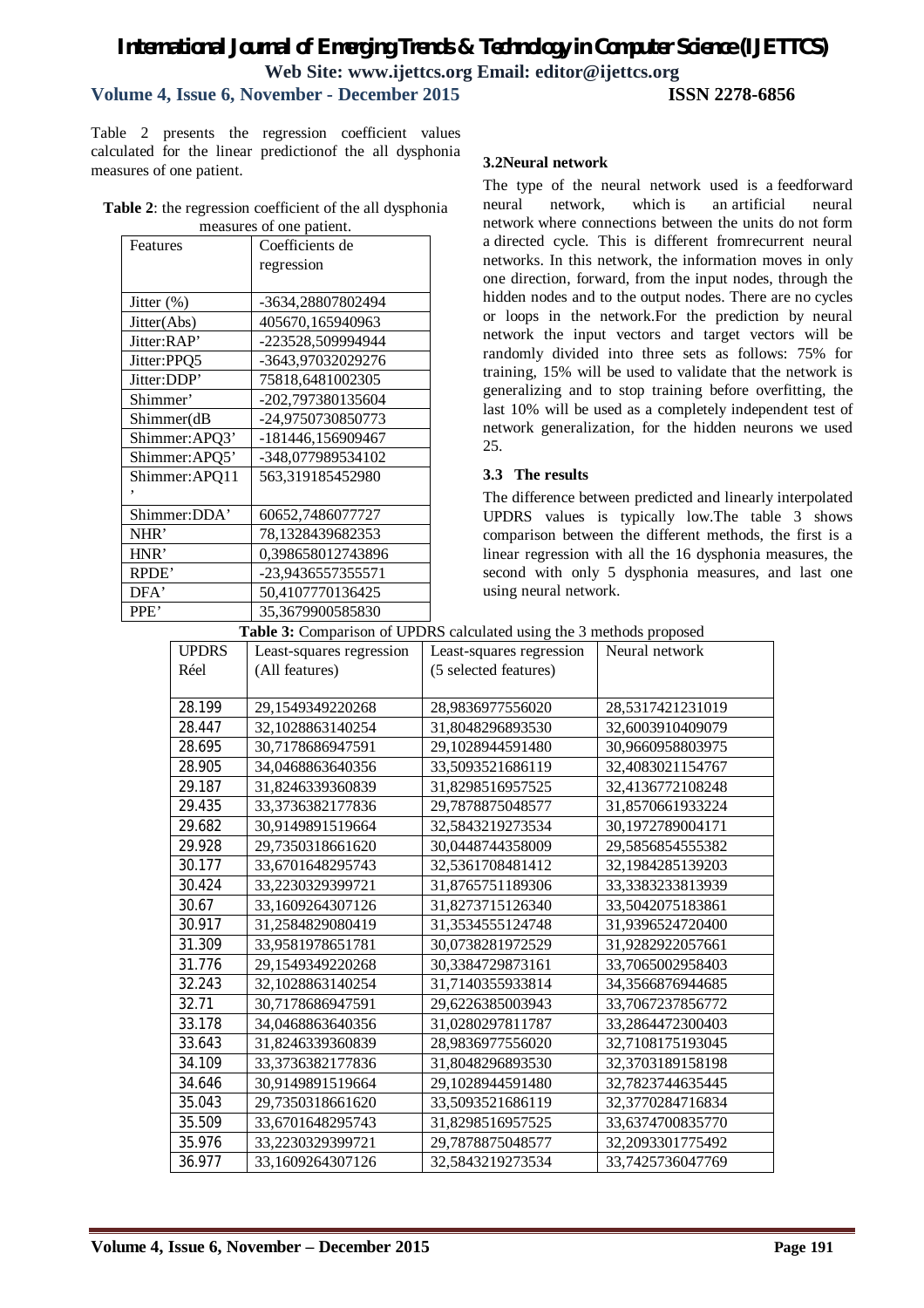### *International Journal of Emerging Trends & Technology in Computer Science (IJETTCS)* **Web Site: www.ijettcs.org Email: editor@ijettcs.org Volume 4, Issue 6, November - December 2015 ISSN 2278-6856**

As the results shown in table 3 of the UPDRS tracking of the patient throughout the six-month trial for the linearmethods and neural network. We conclude that

neural network achieves the best prediction with the smallest prediction error.



**Fig 2**: UPDRS tracking of the 6 months trial period for patient: a) linear regression, b) reduced model using linear regression, c) neural network. The black dots denote the piecewise linearly interpolated UPDRS, and the colored one for the predicted UPDRS

Figure2 presents the UPDRS tracking of a PWP using the methods described in this work. We remark that the proposed models replicate quite accurately the UPDRS scores. The Least-squares regression gives a good results with 5.3 points as error which is useful in clinical staff, for the linear model with reduced entries we got 6.2 points of error, considered good results of value, finally the neural network has the less error with 4.2 points.

#### **4.Conclusion**

This study investigated the potential of using speech signal analysis to replicate PD symptom severity as defined by the standard reference clinical metric Unified Parkinson's Disease Rating Scale (UPDRS).

It has been demonstrated that the UPDRS can be estimated within approximately 4.2 points compared to 7.5 points found in previous researches [16].

In a general statistical regression setting, some variables (here the dysphonia measures) will be mapped to a target variable (here UPDRS). Linear regression is a simple and often adequate approach, token as a benchmark against which more complicated nonlinear regression methods to be compared with. Some of the dysphonia measures are highly correlated with each other, which suggested the

removal of those measures, and we still get useful UPDRS scores.

We believe these results could be of value in clinical trials, presenting clinical staff with a useful guide to clinical rater tracking of PD symptoms by UPDRS.

#### **References**

- [1] M.C. de Rijk et al. Prevalence of Parkinson's disease in Europe: a collaborative study of population-based cohorts. Neurology, Vol. 54, pp. 21–23, 2000
- [2] S.K. Van Den Eeden et al.. Incidence of Parkinson's disease: Variation by age, gender, and Race/Ethnicity. Am J Epidem 157, 1015-1022, 2003
- [3] M. Baldereschi, A. De Carlo, W.A. Rocca et al., Parkinson's disease and parkinsonism in a longitudinal study. Two fold higher incidence in men,‖ Neurology, Vol. 55, pp. 1358-1363, 2000
- [4] C.A. Haaxma, B.R. Bloem, G.F. Borm, et al., Gender differences in Parkinson's disease, Journal of Neurologie, Neurosurgey and psychiatry Vol 78, 2007